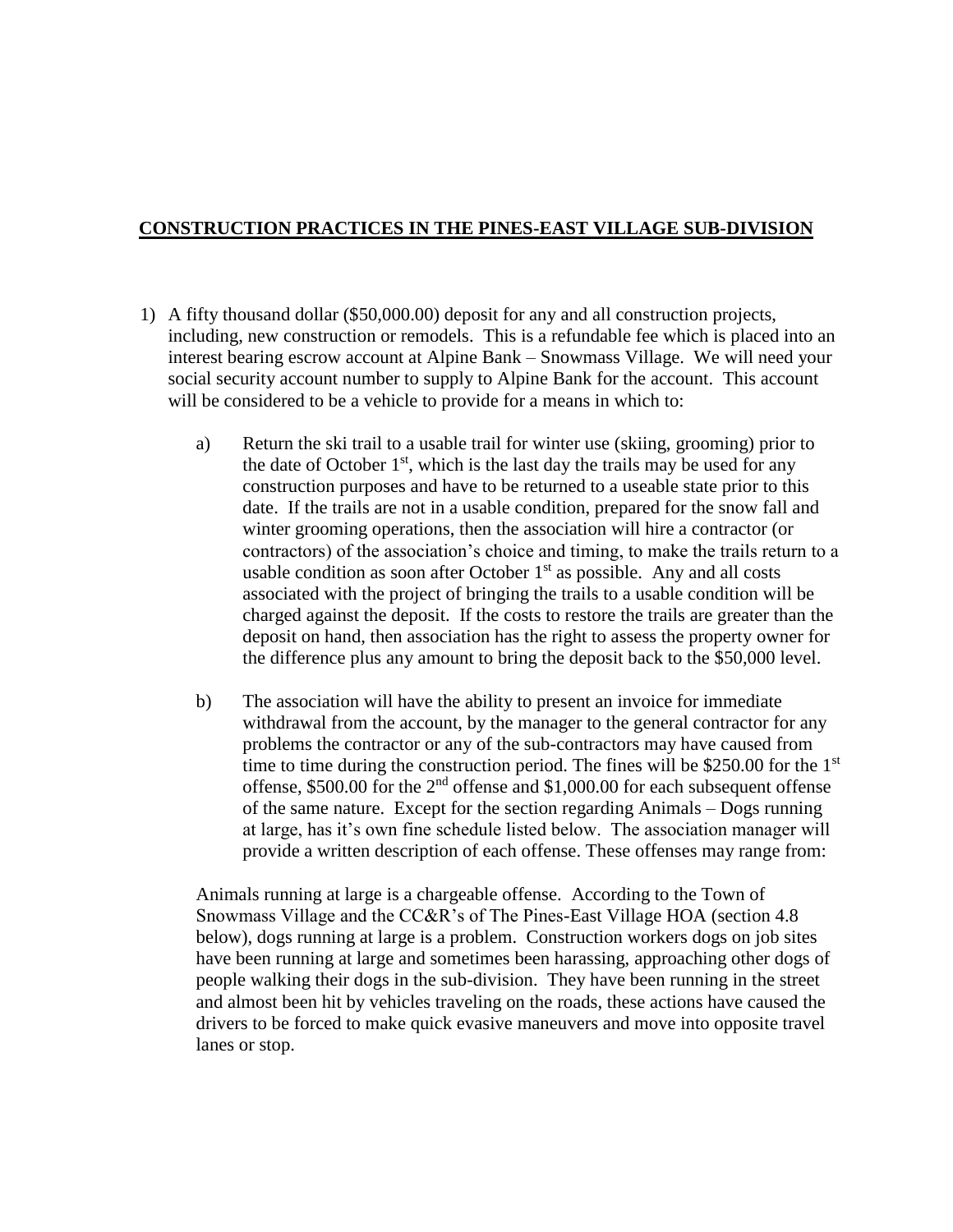## Page Two Construction Practices

1/3

Animals. No horses, cows, fowl or other farm animals shall be kept on any Lot. 4.8 Domestic pets shall be permitted, subject to the rules and regulations with respect thereto as may be promulgated from time to time by the Association or as may be otherwise provided herein. Dogs are permitted subject to the installation and maintenance by the Lot Owner of an underground electric containment system and compliance with all the laws of the Town regarding leashing and control of dogs. The dog electric containment system may enclose and contain a maximum area of 4,000 sq. ft. either within the building envelope or immediately adjacent thereto. The Town and/or The Pines -East Village Homeowner's Association shall have the right to enforce the above provisions by injunctive relief and any other remedy available at law or equity and may impose and collect fines of up to \$500.00 for the first violation, \$1,000.00 for the second violation, \$1,500.00 for the third violation and upon the third violation for running at large, the dog(s) must be permanently removed from the premises.

Trash from the job site, either by natural or unnatural means, (weather, animals, human or any other means) which should have been controlled on the job site, trash from workers meals discarded in a fashion other than a trash can with a lid which is to be removed daily as to not attract animals to the job site.

Another issue which has arisen as a chargeable offense, has been workers vehicles. The specific issue is the congestion of the roadway which, in the board's opinion, is a controllable circumstance by the General Contractor. All worker's vehicles shall be parked only on one side of the road to allow unimpeded movement of all traffic going by the job site. The traffic problems in the past have ranged from the narrowing down the lanes to a single lane which has forced vehicles to wait while other vehicles pass through. The constraining of the lanes which has forced emergency vehicles to wait for workers to move their vehicles to allow the fire/ambulance/police vehicles to pass through. Constrained delivery vehicles, UPS/FEDX and others, so the deliveries are not able to be delivered to the address in question which may be at or past the job site. We suggest the contractor look into many ways available to keep to area as free from unnecessary vehicles as possible. These may range from requiring workers to carpool to the jobsite, parking offsite at local parking lots after making arrangements with the Town of Snowmass Village or the City of Aspen in regards to using the intercept parking lot at Hwy 82 and Brush Creek road. The contractor may have a parking program which informs all workers as to which side of the road to park and to park off the road as far as possible. If the contractor uses this method, then it will be understood the shoulders and ditches will have to be returned to a pre-construction state.